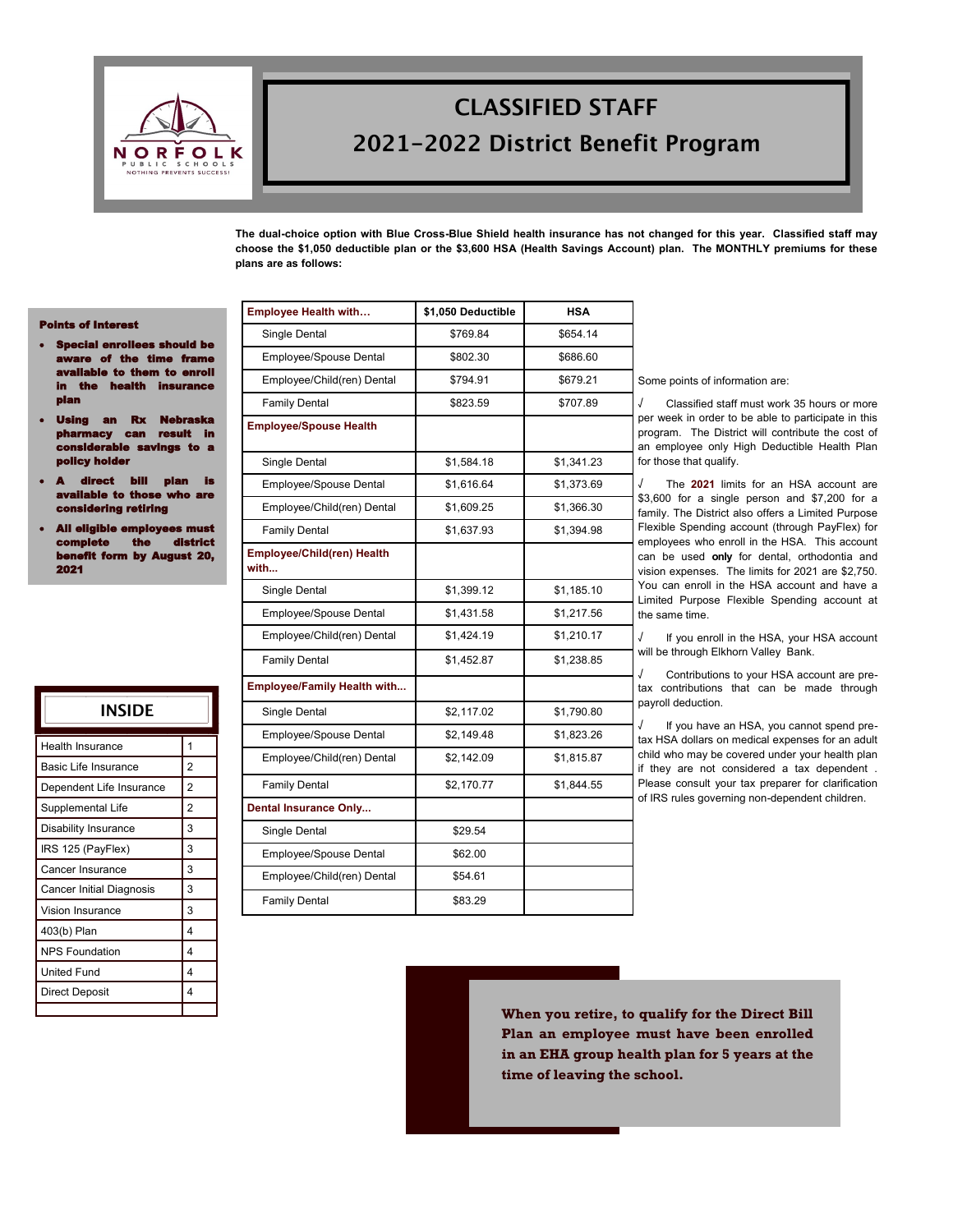## **Basic Life Insurance**

The District's term life insurance program is with the National Insurance Services. Staff may purchase coverage equal to their salary rounded to the next highest thousand. The maximum that may be purchased is \$100,000 and the minimum is \$10,000. This policy contains an accidental death and dismemberment provision doubling the amount of benefit that may be available.

*Applying for coverage 31 days or more after the first day of employment will require an "Evidence of Insurability" form.* 

Retirees may keep their basic life insurance at the current coverage amount and cost they are paying until they reach age 70.

**The cost for this benefit is \$.16/\$1,000 of coverage.**

# **Dependent Life Insurance**

Dependent Life Insurance in the amount of \$5,000 for the spouse and \$2,000 for each child, 14 days old to 26 years old, is available at an additional cost of \$2.01 per family per month. Employees must take the Basic Life Insurance to be eligible for Dependent Life.

# **Supplemental Life Insurance**

Supplement Life Insurance coverage is offered to employees in amounts from \$10,000 to \$100,000 in increments of \$10,000. This includes an equal amount of accidental Death and Dismemberment provision for the employee only. One-half of the amount of the employee coverage is available for the employee's spouse at the employee's rate. Coverage for children is available at \$10,000 per child, 14 days old to 23 years old if a full-time student, with the cost being \$2.00 for coverage for all children. *You must take the Basic Life Insurance coverage to be eligible to participate in the Supplemental Life Insurance coverage.* All new employees are eligible for coverage in the first 31 days of employment without "Evidence of Insurability" requirements. For those who have been employed over 31 days and have not previously taken Supplemental Life, an "Evidence of Insurability" form is required. This form is available in the payroll office. You are eligible to request this coverage at the beginning of each school year. Additionally, evidence of insurability is required if requesting coverage over \$60,000.

The rates for the Supplemental Life plan are step-rated based upon age and amount of coverage. Use the following table to calculate the cost. If you desire spouse coverage, it is 50% of the employee coverage and 50% of the employee's cost.

| Per \$1,000 of Insurance |
|--------------------------|
| 0.09                     |
| 0.10                     |
| 0.12                     |
| 0.19                     |
| 0.26                     |
| 0.44                     |
| 0.69                     |
| 1.01                     |
| 1.73                     |
| 2.91                     |
| 4.64                     |
| 6.40                     |
|                          |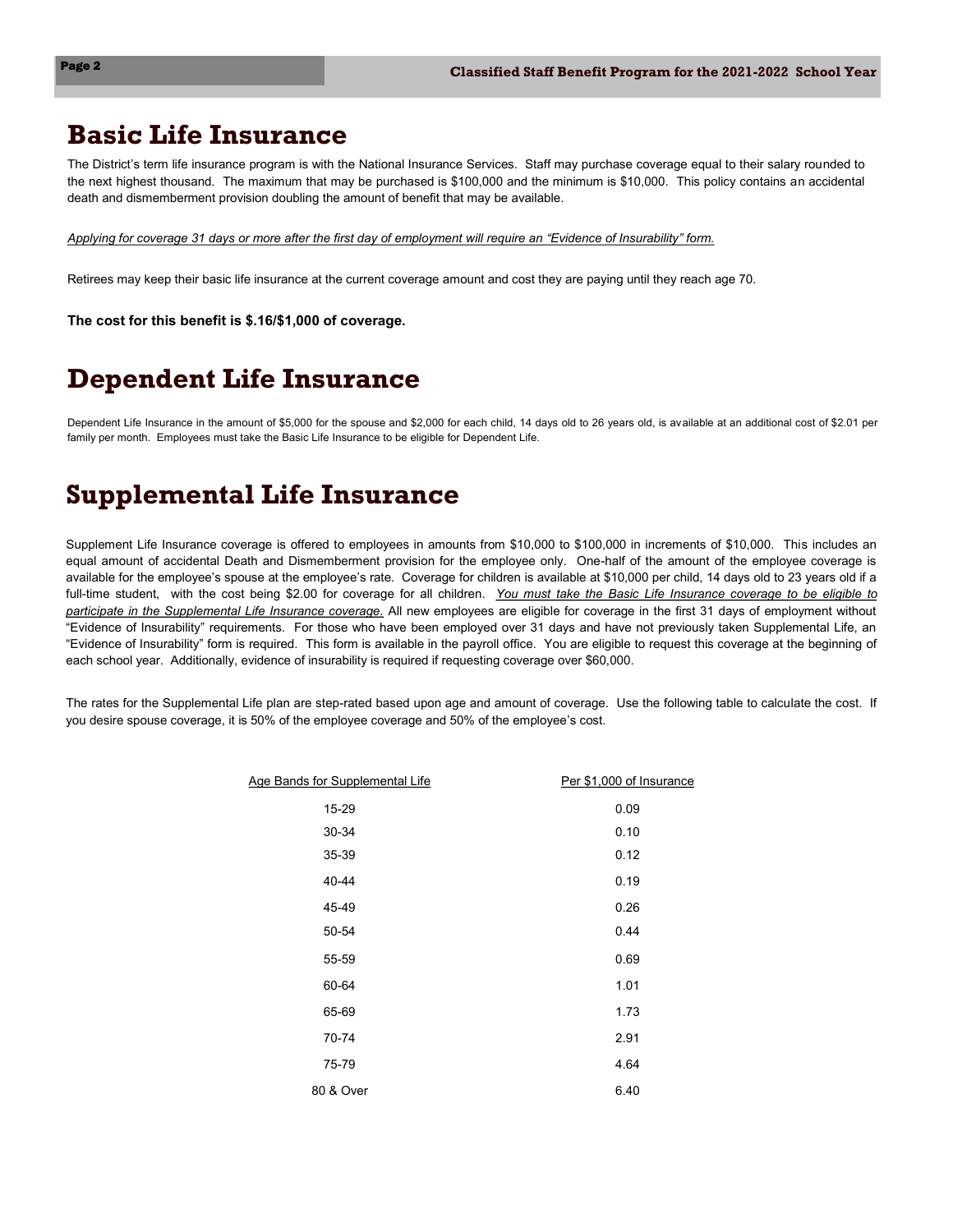#### **Disability Insurance**

The National Insurance Services long-term disability insurance policy is available to purchase. Policy benefits begin after the use of allowable accumulative sick leave, up to a maximum of 75 days. The disability payment is based upon 66 2/3% of gross salary with a maximum monthly benefit of \$11,112. The cost of the premium is \$.361 per \$100. Employees who do not wish to have this insurance must complete a waiver form and return to the payroll office.

## **Flexible Spending Accounts (PayFlex)**

IRS Section 125 deductions allow employees to set aside pre-tax dollars to use for non-reimbursable health care expenses, as well as child care expenses. Employees should complete the enrollment form after calculating how much should be set aside to meet these yearly expenses. You may carry over unused PayFlex Health Care funds up to \$550 into the next plan year. The maximum yearly contribution for childcare is \$5,000 and for nonreimbursed health care is \$2,750. For those employees who elect to take the \$3,600 Health Savings Account (HSA), you may also contribute to a Limited Purpose Flexible Spending Account. This account can be used ONLY for dental, orthodontia and vision expenses. The limits for 2021 are \$2,750. You can have an HSA and a Limited Purpose FSA account at the same time. If you plan to enroll in the HSA in January and you want to have a Limited Purpose Flexible Spending Account also, you will enroll in the Limited Purpose Flexible Spending Account in September.

### **Cancer Insurance**

The Norfolk Public Schools offers a Group Cancer Policy through Colonial Life Insurance. The policy provides benefits if the first date of diagnosis of cancer or the performance of a cancer screening test occurs while the policy is in force. The cancer must be pathologically or clinically diagnosed. Benefits include the following:

- \$100 per day if you are confined in a hospital/intensive care unit; \$200 per day after the first 30 days up to 365 days per year.
- √ \$50 wellness benefit per calendar year for services such as breast exams, pap smears, PSA or colonoscopy.
- Transportation and lodging costs.
- √ Hair and external breast prosthesis coverage
- The monthly premium is \$10.70 for a single policy and \$17.85 for a family policy.

# **Cancer Initial Diagnosis Rider**

After having purchased the cancer policy, an Initial Diagnosis of Cancer Rider is also available to district staff. The rider pays a lump sum benefit for the initial (first) diagnosis of internal (not skin) cancer that occurs after the waiting period. This benefit may be used to help pay for deductibles and coinsurance on your major medical insurance or settle any outstanding debts. Some of the features are:

- √ Guaranteed renewable as long as your cancer insurance policy is in force and you pay your premiums for the rider.
- √ Covers the same members as your cancer insurance policy.
- Pays benefits regardless of any other insurance you have with other insurance companies.
- Pays benefits directly to you, unless you specify otherwise.
- The cost for this rider is \$3.15 for a single policy and \$5.25 for a family policy.



# **Vision Plan**

The district offers vision plans through VSP or EyeMed. The plans offer discounts on your eye exam, frames, contact lenses, progressive lenses, scratch coating and anti-reflective coating. There are also additional discounts on Lasik or PRK through both plans. Discounts and prices are similar with both plans, but feature different networks. Search the networks at vsp.com and eyemed.com to find your provider or retail location. You will need to choose either VSP or EyeMed at open enrollment if you would like to take vision insurance.